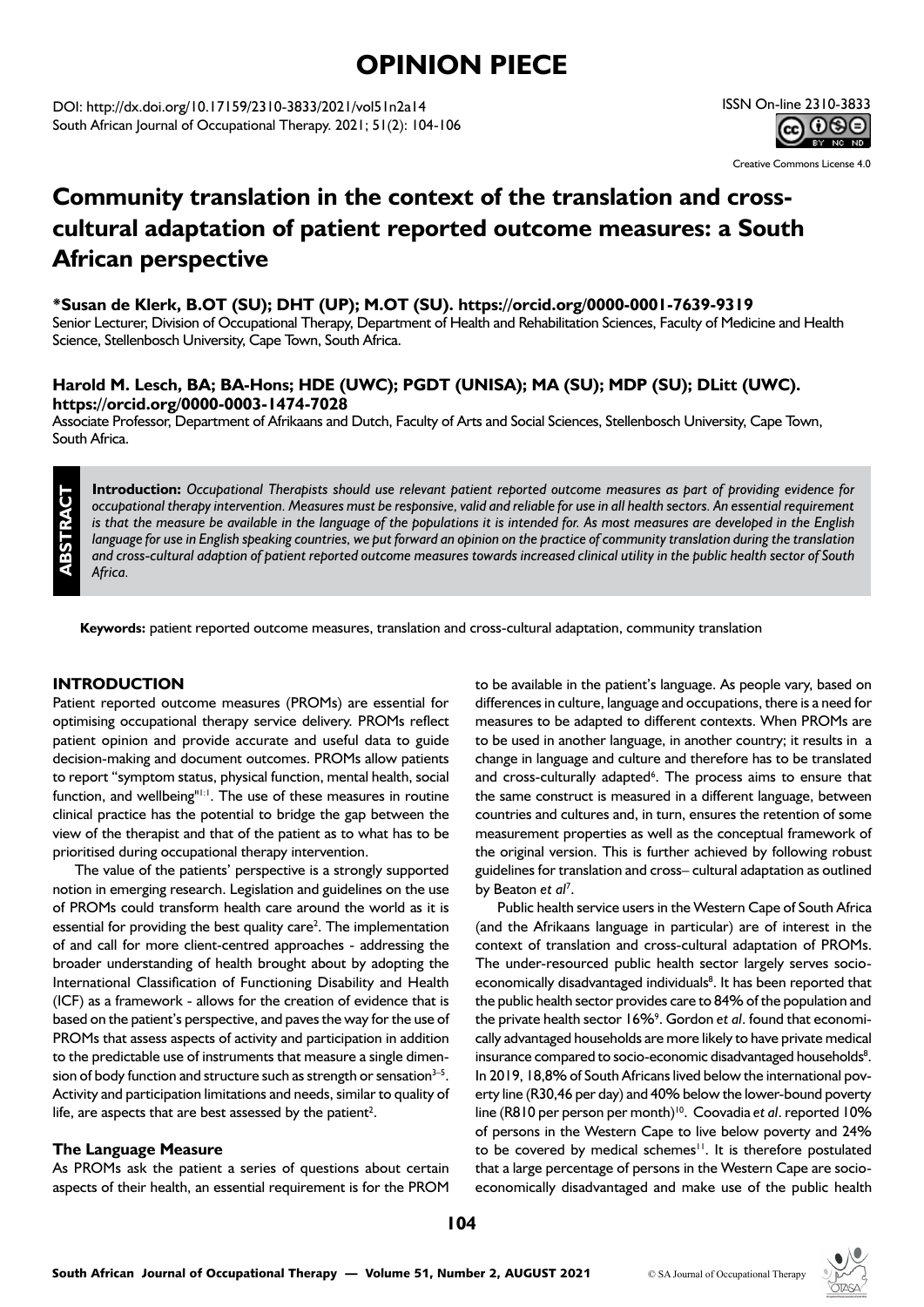| Type of CT       | <b>Description</b>                                                                                                                                                                                                                                                                                                                                                                                                  |
|------------------|---------------------------------------------------------------------------------------------------------------------------------------------------------------------------------------------------------------------------------------------------------------------------------------------------------------------------------------------------------------------------------------------------------------------|
| Parallel CT      | Where the ST reader and TT reader are of the same SES and the ST is translated in a similar manner for a target group<br>that has an equivalent educational background.                                                                                                                                                                                                                                             |
| Non-parallel CT  | Where the ST reader is more highly skilled and has a higher SES than the potential TT reader. Consequently, the TT<br>needs to be lowered.                                                                                                                                                                                                                                                                          |
| Intra-lingual CT | Taking the division between inter-lingual, intra-lingual and inter-semiotic (i.e. signs and symbols that are interpreted e.g.<br>a green light or an emoji) translation as a point of departure. With intra-lingual CT, a ST is translated intra-lingually in<br>the sense that it is made accessible to a broader target readership in the same language; the text is thus rewritten into a<br>simplified version. |
| CT approach      | Where the needs of the linguistically disadvantaged are prioritised. In this instance, the commissioner, who is the initia-<br>tor of the translation process, states in his/her brief to the translator that a functional approach should be used and the<br>TT be simplified, even though the ST and TT readers are of the same SES.                                                                              |

#### **Table 1: Types of Community Translation**

 $CT =$  Community Translation;  $ST =$  Standard Text;  $TT =$  Target Text;  $SES =$  Socioeconomic Status

service when seeking occupational therapy intervention. It is also believed that persons who are socio-economically disadvantaged may be more likely to have lower levels of education when unable to access better educational opportunities; affecting literacy levels<sup>8</sup>.

The population of interest is Afrikaans-speaking individuals receiving occupational therapy in government hospitals and/or health care facilities within the Western Cape, where the administration of a PROM is common. Afrikaans is spoken by 13.5% of the population of South Africa and most widely used in the Western and Northern Cape of South Africa<sup>12</sup>. Blignaut<sup>20</sup> however, highlights that there is great variation in a language that is "fed by differing social, cultural, geographical, situational and psychological contexts"13: 20. As a result, a variety of Afrikaans<sup>a</sup> spoken in the Western Cape, sometimes referred to as 'Kaaps' or 'Western Cape Afrikaans', is a colloquial language, spoken by varied communities in the Western Cape<sup>14</sup>. During Apartheid, the Group Areas act separated South Africans according to racial classification in different suburbs<sup>15</sup>. In addition, the Apartheid law restrictions favoured white South Africans and lead to lower socioeconomic status (SES) amongst black, coloured and Indian South Africans<sup>10,16</sup>. Following democratisation in 1994, there has been movement of individuals from low SES area to higher SES areas, although many of the suburbs and their residents have remained the same<sup>16</sup>. The Afrikaans<sup>\*</sup>-speaking persons making use of government health care facilities, situated in or providing health care to low SES areas in the Western Cape of South Africa are of interest in making an argument for community translation during the translation and cross – cultural adaption of PROMs.

#### *Community in Translation (CT)*

The notion of CT as developed by South African translation scholars such as Lesch<sup>17</sup> is used to address this linguistic imbalance. The viewpoint of CT that is relevant for this paper, is that the source text (ST) reader and the target text (TT) reader are not necessarily of the same SES and that this has implications for their language equivalence<sup>17</sup>. This perspective of CT focuses on that part of society that is excluded from mainstream development. as is supported by Taibi and Uldis<sup>18</sup>. In essence, it is a translation activity aimed at the priorities of the community, where the community is defined as those people of society belonging to a lower SES and is not necessarily a geographical community<sup>18</sup>.

What is of importance in the language use in CT is that terminology be explained and paraphrased and specialised vocabulary be exchanged for plain language in the TT even though it is not the case in the ST. Within the context of CT, the practice of indirect translation, i.e., "any translation based on a source (or sources) which is itself a translation into a language other than the language of the original, or the target language"19: 3 is also relevant.

The problems of rendering a source text in multilingual and multicultural societies in which there are heterogeneous target audiences for a translation (such as in South Africa), is evident. Translators in such societies must consider the heterogeneity of the TT readers of a PROM, or otherwise translation will only be a symbolic gesture which is empty of value and, therefore, will not communicate the construct intended or could evoke the wrong response.

#### **CONCLUSION**

The cultural turn and the subsequent social turn in translation studies mean that language is not only taken at linguistic face value, but that what is implied with language is also considered. The focus has therefore shifted to people and the community within and from which a translation is produced. Translation is therefore no longer seen as a mere linguistic transmission of texts, but as a strategy that brings two cultures, which have (or may have) an unequal power relationship, in contact with each other.

Against this backdrop PROM developers that allow for the translation and cross-cultural adaptation of their instrument trust (and in most instances monitor through having to declare intent to translate and report on the process every step of the way) that researchers or clinicians follow guidelines for translation and cross-cultural adaptation. As a result, many language versions can exist for one PROM. The translation and cross-cultural adaptation should be responsive to the population it is intended for but does not make that version exclusive to a certain group or service user. A PROM that was translated into Afrikaans for the Western Cape through the process of community translation is not exclusively for persons from low SES and low levels of education, but for any person who can identify with the language and cross-cultural adaptations within the PROM. Inversely, persons from low SES backgrounds and potential low levels of education may prefer standard translations of PROMs, for example, standard Afrikaans. Options should be available to ensure accurate self-report. We cannot accept that translation and cross-cultural adaptation of any PROM into the 11 official languages of South Africa will provide sufficient choice. Community translation should be considered to ensure that PROMs are responsive, valid and reliable following

\* For the purpose of this opinion piece, the term Afrikaans is understood to refer to 'community Afrikaans for the Western Cape' or 'Western Cape Afrikaans'.